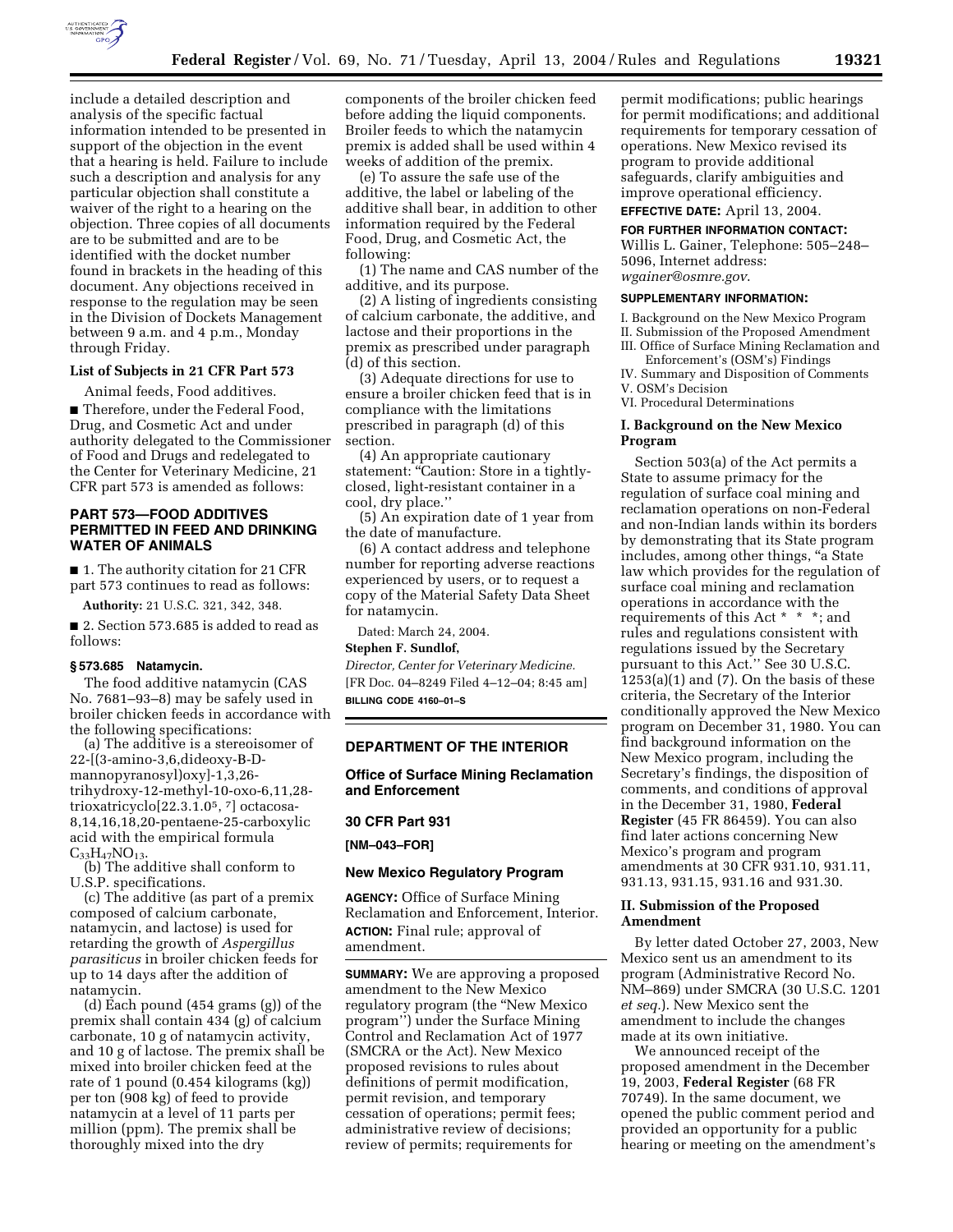adequacy (Administrative Record No. NM–871). We did not hold a public hearing or meeting because no one requested one. The public comment period ended on January 20, 2004. We received comments from one Federal agency.

#### **III. OSM's Findings**

Following are the findings we made concerning the amendment under SMCRA and the Federal regulations at 30 CFR 732.15 and 732.17. We are approving the amendment.

*A. Minor Revisions to New Mexico's Rules* 

New Mexico proposed minor editorial changes to the following previouslyapproved rules:

19.8.13.1301.A(4) New Mexico Annotated Code (NMAC) (30 CFR 774.13(b)(2)), concerning permit revisions, and

19.8.13.1301.E(1) NMAC (30 CFR 774.13(b)(2)), concerning public hearing and notice requirements.

Because these changes are minor, we find that they will not make New Mexico's rules less effective than the corresponding Federal regulations.

*B. Revisions to New Mexico's Rules That Have the Same Meaning as the Corresponding Provisions of the Federal Regulations or SMCRA* 

New Mexico proposed revisions to the following rules containing language that is the same as or similar to the corresponding sections of the Federal regulations or statute:

19.8.12.1200.A NMAC (30 CFR 775.11(a)), concerning the permittee's or interested party's opportunity to request a hearing after the decision on a permit modification, and

19.8.13.1300.B NMAC (30 CFR 774.10(a)), concerning the authority of the New Mexico Program Director to require revision or modification of an approved permit.

Because these proposed rules contain language that is the same as or similar to the corresponding Federal regulations, we find that they are no less effective than the corresponding Federal regulations.

*C. Revisions to New Mexico's Rules That Are Not the Same as the Corresponding Provisions of the Federal Regulation(s)* 

1. *Permit and Exploration Fees.* New Mexico proposed to revise 19.8.5.506.A, B, D, E, F, and G NMAC to raise the existing permit and exploration fees. New Mexico proposed to increase all fees collected from operators. New Mexico proposed to (1) increase the original permit filing fee to \$2,500 plus

\$25 per acre for the estimated area to be disturbed during the first year of mining, (2) increase the maximum limit for an annual permit fee to \$17,500 and include a formula for the annual fee based on a charge of \$25 per disturbed acre, (3) increase the fee for a permit transfer to \$1000, (4) increase the fee for a permit revision that adds disturbed acreage to \$4,000 plus \$25 per acre for the estimated area to be disturbed during the first year of mining in the expanded area, (5) add a flat fee of \$4000 to cover revisions with limited or no surface disturbance (*e.g.*, changing the method of mining from surface stripping to underground or highwall mining), and (6) increase the fees for filing a notice of intention to explore and an application for exploration of greater than 250 tons of coal to, respectively, \$100 and \$200.

Section 507(a) of SMCRA states that each application for a surface coal mining and reclamation permit, pursuant to an approved State program or a Federal program, shall be accompanied by a fee as determined by the regulatory authority and that this fee may be less than but shall not exceed the actual or anticipated cost of reviewing, administering, and enforcing permits issued. This section also provides that the regulatory authority may develop procedures so as to enable the cost of the fee to be paid over the term of the permit. (The Federal regulation at 30 CFR 736.25 sets forth permitting fees for Federal programs implemented by OSM.)

New Mexico has increased fees that were part of the approved New Mexico program. New Mexico explained that just over half of the cost of administering the New Mexico program is covered by collected fees (including the proposed fee increases); the remaining cost is covered by a Federal grant.

The Director of OSM (Director) finds that New Mexico's proposed revisions to increase the fees collected for permitting exploration and surface coal mining and reclamation operations are in accordance with and no less stringent than Section 507(a) of SMCRA. Therefore, the Director approves New Mexico's proposed revisions at 19.8.5.506.A, B, D, E, F, and G NMAC.

2. *Permit Modifications and Revisions.* New Mexico proposed to add definitions of ''permit modification'' and "permit revision," at, respectively, 19.8.1.7.P(8) and (9) NMAC. New Mexico also proposed to revise 19.8.13.1301.B, C, and E(2) NMAC to (1) clarify that 19.8.13.1301.A NMAC defines when a permit revision is required and to require that a permit

modification be obtained for all other changes to a permit not classified as a permit revision; (2) to state that the operator may not implement any permit revision or permit modification before obtaining the written approval of the New Mexico Program Director; and (3) state that (a) within 10 days after the filing of a complete application for a permit modification, the Director of the New Mexico Program shall issue a decision approving or denying the application in whole or in part and promptly provide a written copy of the decision to the permittee and other interested parties and (b) within 30 days after the decision notification concerning the permit modification, the permittee or any person may request a formal hearing in regard to the New Mexico Program Director's decision, in accordance with 19.8.12.1200 NMAC.

The Federal regulations at 30 CFR 774.13(b)(2) require that the regulatory authority establish the scale or extent of revisions for which all permit application information requirements and procedures shall apply (including the public notice, public participation, and notice of decision requirements of 30 CFR 773.6, 773.19(b)(1) and (3) and 778.21). Such requirements and procedures shall apply at a minimum to all significant revisions.

Although the Federal regulations do not contain a definition of ''significant revisions'' or revisions that are not significant, New Mexico's program has been revised to clarify that ''permit revisions'' are the same as revisions that are termed "significant" in the Federal regulations. New Mexico's existing program contains all procedural requirements required by the Federal regulation at 30 CFR 774.13(b)(2) for significant revisions. Therefore, New Mexico's proposed definitions of ''permit revision'' and ''permit modification'' at 19.8.1.7.P(8) and (9) NMAC and clarification of the procedures that apply to ''permit revisions'' are consistent with the Federal regulations at 30 CFR 774.13(b)(2).

New Mexico added procedural requirements concerning permit modifications. The Federal regulation does not specify the procedures that apply to non-significant revisions, only that established procedures for revisions shall apply at a minimum to all significant revisions; this Federal regulation clearly allows the regulatory authority to establish procedures for non-significant revisions. Therefore, the Director finds that New Mexico's proposed procedures at 19.8.13.1301.B, C, and E(2) NMAC for ''permit modifications'' are also consistent with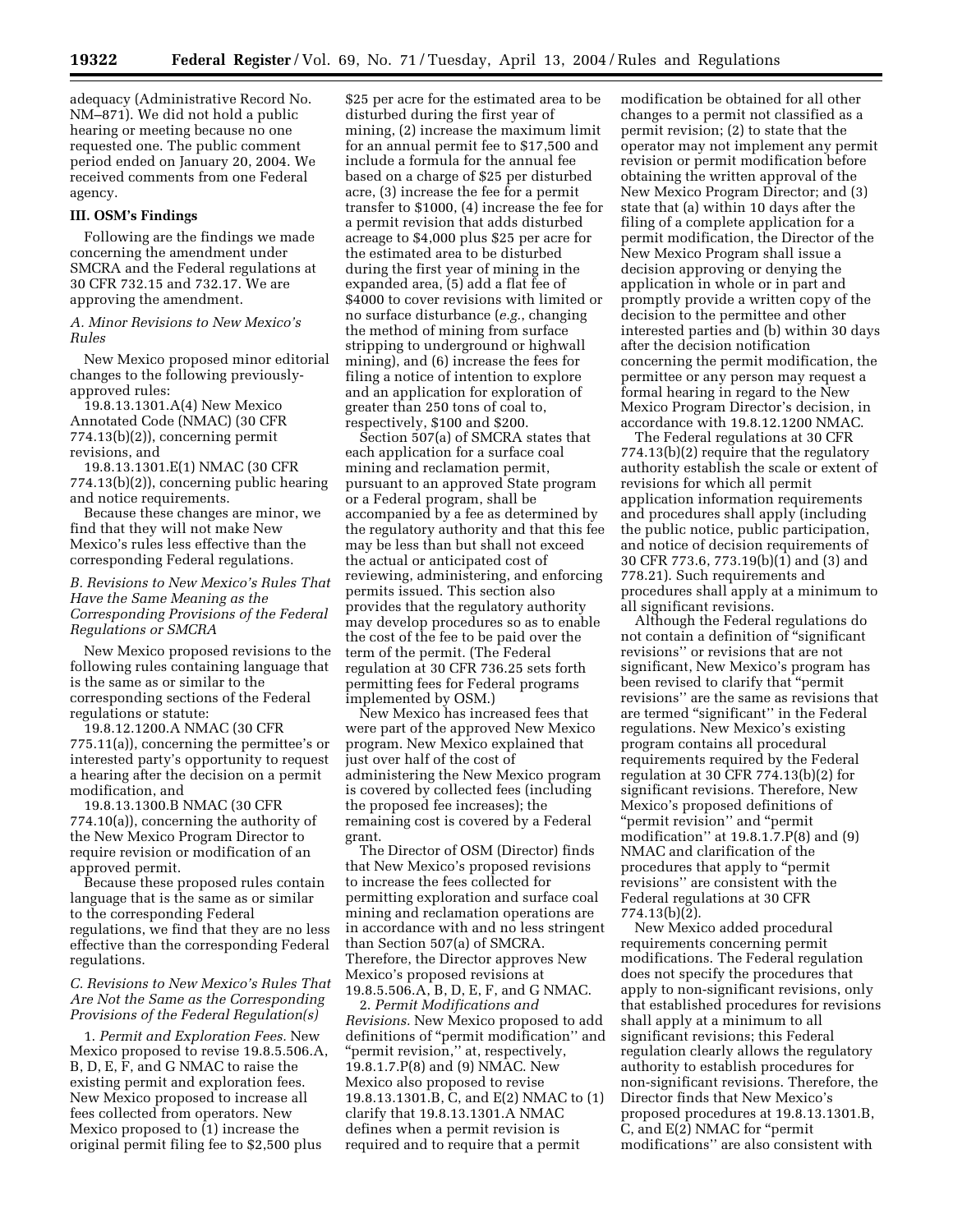the Federal regulations at 30 CFR 774.13(b)(2).

Based on the above discussion, the Director finds that the proposed New Mexico rules at 19.8.1.7.P(8) and (9) NMAC and 19.8.13.1301.B, C, and E(2) NMAC are no less effective than the Federal regulation at 30 CFR 774.13(b)(2) and approves them.

2. *Temporary Cessation of Operations.* New Mexico proposed to add a definition of ''temporary cessation of operations'' at 19.8.1.7.T(2) NMAC to mean the cessation of mining or reclamation operations for more than thirty days and where a reasonable expectation of the continuation of mining can be demonstrated by the permittee. New Mexico also proposed to revise 19.8.20.2073 NMAC, concerning temporary cessation of operations, by adding new C, D, E, and F, to state (1) at the New Mexico Program Director's discretion, the permittee may be directed to take other reasonable actions consistent with 19.8 NMAC to ensure the protection of public safety and the environment while the operation is under temporary cessation; (2) that no temporary cessation of mining and reclamation operations shall extend beyond the current permit term, unless the Director of the New Mexico Program approves an extension of the temporary cessation during the permit renewal process conducted in accordance with 19.8.13 NMAC; (3) that to continue under a temporary cessation beyond an existing permit term, the permittee must demonstrate that the mining operation has a reasonable expectation of continuing operations; and (4) that a temporary cessation may not be used to justify a lengthy delay to final reclamation or to preserve facilities beyond what may be considered appropriate for their use in association with an existing permit.

There is no Federal definition of ''temporary cessation of operations.'' The Federal regulation at 30 CFR 816.131(a) requires that each person who conducts surface mining activities shall effectively secure surface facilities in areas in which there are no current operations but in which operations are to be resumed under an approved permit and states that temporary abandonment shall not relieve a person of their obligation to comply with any provisions of the approved permit. The Federal regulation at 30 CFR 816.131(b) states that before temporary cessation of mining and reclamation operations for a period of thirty days or more, or as soon as it is known that a temporary cessation will extend beyond 30 days, persons who conduct surface mining activities shall submit to the regulatory

authority a notice of intention to cease or abandon mining and reclamation operations. This regulation specifies that the notice shall include a statement of the exact number of acres which will have been affected in the permit area, prior to such temporary cessation, the extent and kind of reclamation of those areas which will have been accomplished, and identification of the backfilling, regrading, revegetation, environmental monitoring, and water treatment activities that will continue during the temporary cessation.

New Mexico's proposed definition of ''temporary cessation of operations'' includes the same 30 day period, beyond which an operator must declare a temporary cessation of operations, that is in the Federal regulation at 30 CFR 816.131(b). New Mexico's inclusion in its definition and/or in the performance standards of the requirements that the operator demonstrate ''a reasonable expectation for the continuation of mining following temporary cessation'' and not use temporary cessation as a means to "justify a lengthy delay to final reclamation or to preserve facilities beyond what may be considered appropriate for their use'', is implicit though not stated in the Federal regulations; the Federal regulation at 30 CFR 816.131(a) describes temporary cessation, in part, as those situations ''in which operations are to be resumed under an approved permit''.

Section 505(b) of SMCRA provides for provisions of State law or rules that provide for more stringent environmental controls and regulations of surface coal mining and reclamation operations than do the provisions of SMCRA or the Federal regulations.

Therefore, New Mexico has the authority to adopt the proposed additional safeguards concerning the discretion of the Director of the New Mexico Program to require other reasonable actions to ensure the protection of public safety and the environment, and the relationship between temporary cessation and the permit term.

Based on the discussion above, the Director finds that New Mexico's proposed rules concerning temporary cessation of operations at 19.8.1.7.T(2) and 19.8.20.2073.C, D, E, and F are in accordance with Section 505(b) of SMCRA and no less effective than the Federal regulations at 30 CFR 816.131(a) and (b) and approves them.

### **IV. Summary and Disposition of Comments**

### *Public Comments*

We asked for public comments on the amendment (Administrative Record No. NM–870), but did not receive any.

#### *Federal Agency Comments*

Under 30 CFR 732.17(h)(11)(i) and section 503(b) of SMCRA, we requested comments on the amendment from various Federal agencies with an actual or potential interest in the New Mexico program (Administrative Record No. NM–870).

The U.S. Fish and Wildlife Service (FWS), commented by letter dated December 29, 2003 (Administrative Record No. NM–872). FWS stated that it supported the changes to the New Mexico program and commended the New Mexico Mining Commission for taking proactive steps to revise its program and improve safeguards for the people and environment of New Mexico. FWS further commented, ''[w]hile we are not aware of any problems with birds becoming trapped and or killed by ponded waters at coal mines in New Mexico, this has been, and continues to be a significant problem for hard rock mining operations and oil and gas facilities. We encourage you and your staff to keep in mind the potential for bird (and other wildlife) entrapment and exposure to hazardous chemicals in open waters, and would appreciate your support in eliminating these hazards. The Service has experience in dealing with hazardous, ponded waters, and general potential sources of impacts to migratory birds (*e.g.*, power poles, towers), and can provide you and your staff with approaches to protect migratory birds and other wildlife. We would rather prevent the loss of migratory birds before more formal legal actions are necessary under the Migratory Bird Treaty Act (MBTA), which prohibits the taking of migratory birds, nests, and eggs, except as permitted by the Service. If your staff becomes aware of an actual or potential hazard to birds or other wildlife, please contact us and we can work with you and/or the company to ameliorate these hazards.''

New Mexico's existing rules at 19.8.809.A and B NMAC require that an application for a permit to mine coal include a study of fish and wildlife and their habitats within the proposed permit area and the portions of the adjacent areas where effects on such resources may reasonably be expected to occur, and, that the applicant must consult with the appropriate State and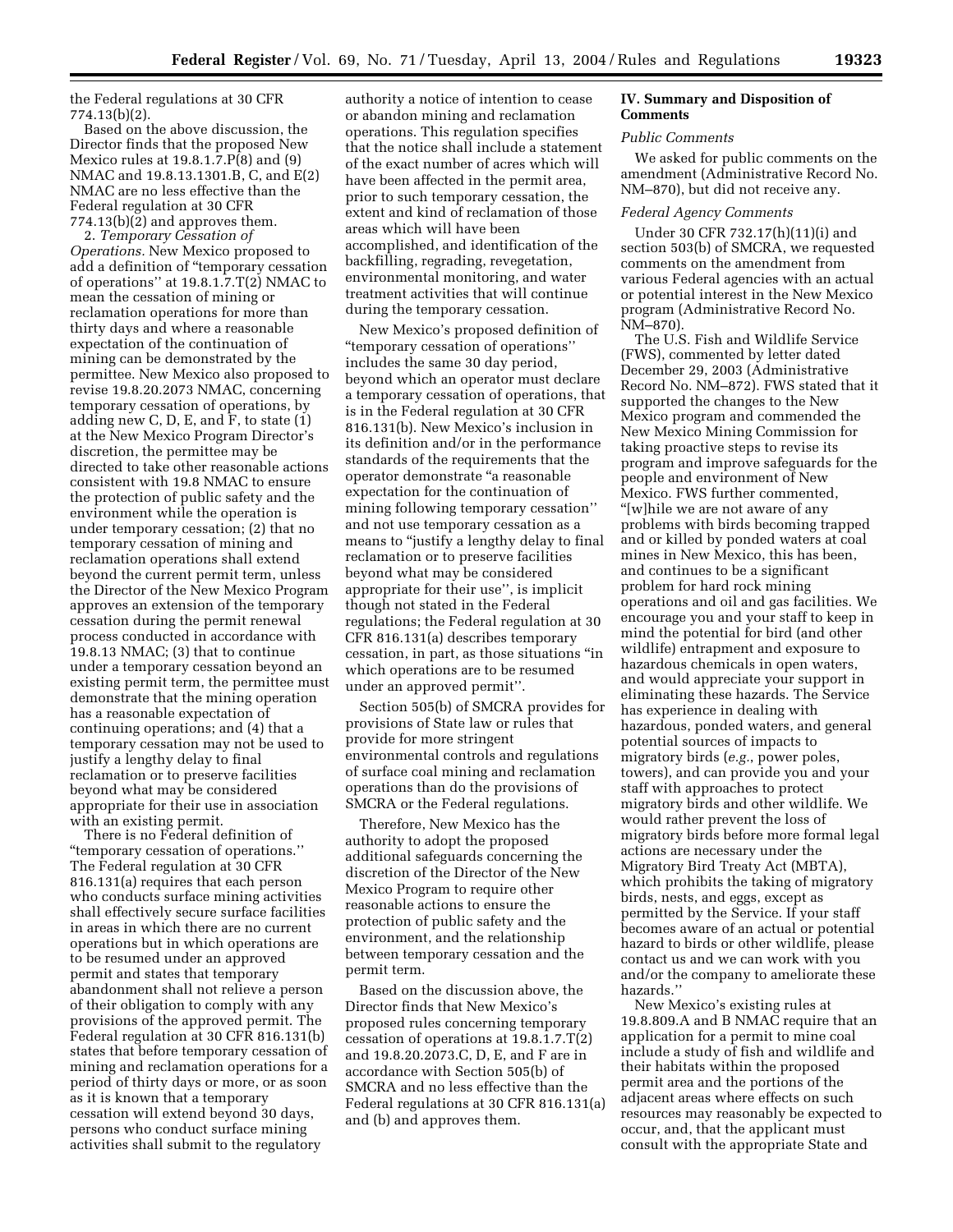Federal fish and wildlife management, conservation, or land management agencies having responsibilities for fish and wildlife or their habitats, to determine the level of detail and the areas for such studies. In addition, New Mexico's rules at 19.8.9.905.A and B NMAC require that each application contain a fish and wildlife plan demonstrating how the applicant will minimize disturbances and adverse impacts on fish and wildlife, and, that the applicant describe methods the applicant will utilize to protect or enhance threatened or endangered species of plants or animals and their critical habitats; species such as eagles, migratory birds or other animals protected by State or Federal Law and their habitats, or other species identified through the consultation process pursuant to 19.8.8.809 NMAC; or habitats of unusually high value for fish and wildlife.

New Mexico did not propose revisions to these or other rules concerning fish and wildlife in this amendment. New Mexico's approved program provides, through the consultation and application requirements described above, the coordination requested in the FWS comment. The Director is not requiring New Mexico to further revise its program in response to these comments.

#### *Environmental Protection Agency (EPA) Concurrence and Comments*

Under 30 CFR 732.17(h)(11)(i) and (ii), we are required to get concurrence from EPA for those provisions of the program amendment that relate to air or water quality standards issued under the authority of the Clean Water Act (33 U.S.C. 1251 *et seq.*) or the Clean Air Act (42 U.S.C. 7401 *et seq.*).

None of the revisions that New Mexico proposed to make in this amendment pertains to air or water quality standards. Therefore, we did not ask EPA to concur on the amendment. Under 30 CFR 732.17(h)(11)(i), OSM requested comments on the amendment from EPA (Administrative Record No. NM–870). EPA did not respond to our request.

### *State Historic Preservation Officer (SHPO) and the Advisory Council on Historic Preservation (ACHP)*

Under 30 CFR 732.17(h)(4), we are required to request comments from the SHPO and ACHP on amendments that may have an effect on historic properties. On December 2, 2003, we requested comments on New Mexico's amendment (Administrative Record No. NM–870), but neither responded to our request.

#### **V. OSM's Decision**

Based on the above findings, we approve New Mexico's October 27, 2003, amendment.

To implement this decision, we are amending the Federal regulations at 30 CFR Part 931, which codify decisions concerning the New Mexico program. We find that good cause exists under 5 U.S.C. 553(d)(3) to make this final rule effective immediately. Section 503(a) of SMCRA requires that the State's program demonstrates that the State has the capability of carrying out the provisions of the Act and meeting its purposes. Making this regulation effective immediately will expedite that process. SMCRA requires consistency of State and Federal standards.

# **VI. Procedural Determinations**

*Executive Order 12630—Takings* 

This rule does not have takings implications. This determination is based on the analysis performed for the counterpart Federal regulation.

# *Executive Order 12866—Regulatory Planning and Review*

This rule is exempted from review by the Office of Management and Budget (OMB) under Executive Order 12866 (Regulatory Planning and Review).

### *Executive Order 12988—Civil Justice Reform*

The Department of the Interior has conducted the reviews required by section 3 of Executive Order 12988 and has determined that this rule meets the applicable standards of subsections (a) and (b) of that section. However, these standards are not applicable to the actual language of State regulatory programs and program amendments because each program is drafted and promulgated by a specific State, not by OSM. Under sections 503 and 505 of SMCRA (30 U.S.C. 1253 and 1255) and the Federal regulations at 30 CFR 730.11, 732.15, and 732.17(h)(10), decisions on proposed State regulatory programs and program amendments submitted by the States must be based solely on a determination of whether the submittal is consistent with SMCRA and its implementing Federal regulations and whether the other requirements of 30 CFR Parts 730, 731, and 732 have been met.

#### *Executive Order 13132—Federalism*

This rule does not have Federalism implications. SMCRA delineates the roles of the Federal and State governments with regard to the regulation of surface coal mining and reclamation operations. One of the

purposes of SMCRA is to "establish a nationwide program to protect society and the environment from the adverse effects of surface coal mining operations." Section  $503(a)(1)$  of SMCRA requires that State laws regulating surface coal mining and reclamation operations be ''in accordance with'' the requirements of SMCRA, and section 503(a)(7) requires that State programs contain rules and regulations "consistent with" regulations issued by the Secretary pursuant to SMCRA.

### *Executive Order 13175—Consultation and Coordination With Indian Tribal Governments*

In accordance with Executive Order 13175, we have evaluated the potential effects of this rule on Federallyrecognized Indian Tribes and have determined that the rule does not have substantial direct effects on one or more Indian Tribes, on the relationship between the Federal government and Indian Tribes, or on the distribution of power and responsibilities between the Federal government and Indian Tribes. The rule does not involve or affect Indian Tribes in any way.

### *Executive Order 13211—Regulations That Significantly Affect the Supply, Distribution, or Use of Energy*

On May 18, 2001, the President issued Executive Order 13211 which requires agencies to prepare a Statement of Energy Effects for a rule that is (1) considered significant under Executive Order 12866, and (2) likely to have a significant adverse effect on the supply, distribution, or use of energy. Because this rule is exempt from review under Executive Order 12866 and is not expected to have a significant adverse effect on the supply, distribution, or use of energy, a Statement of Energy Effects is not required.

#### *National Environmental Policy Act*

This rule does not require an environmental impact statement because section 702(d) of SMCRA (30 U.S.C. 1292(d)) provides that agency decisions on proposed State regulatory program provisions do not constitute major Federal actions within the meaning of section 102(2)(C) of the National Environmental Policy Act (42 U.S.C. 4332(2)(C)).

#### *Paperwork Reduction Act*

This rule does not contain information collection requirements that require approval by OMB under the Paperwork Reduction Act (44 U.S.C. 3507 *et seq.*).